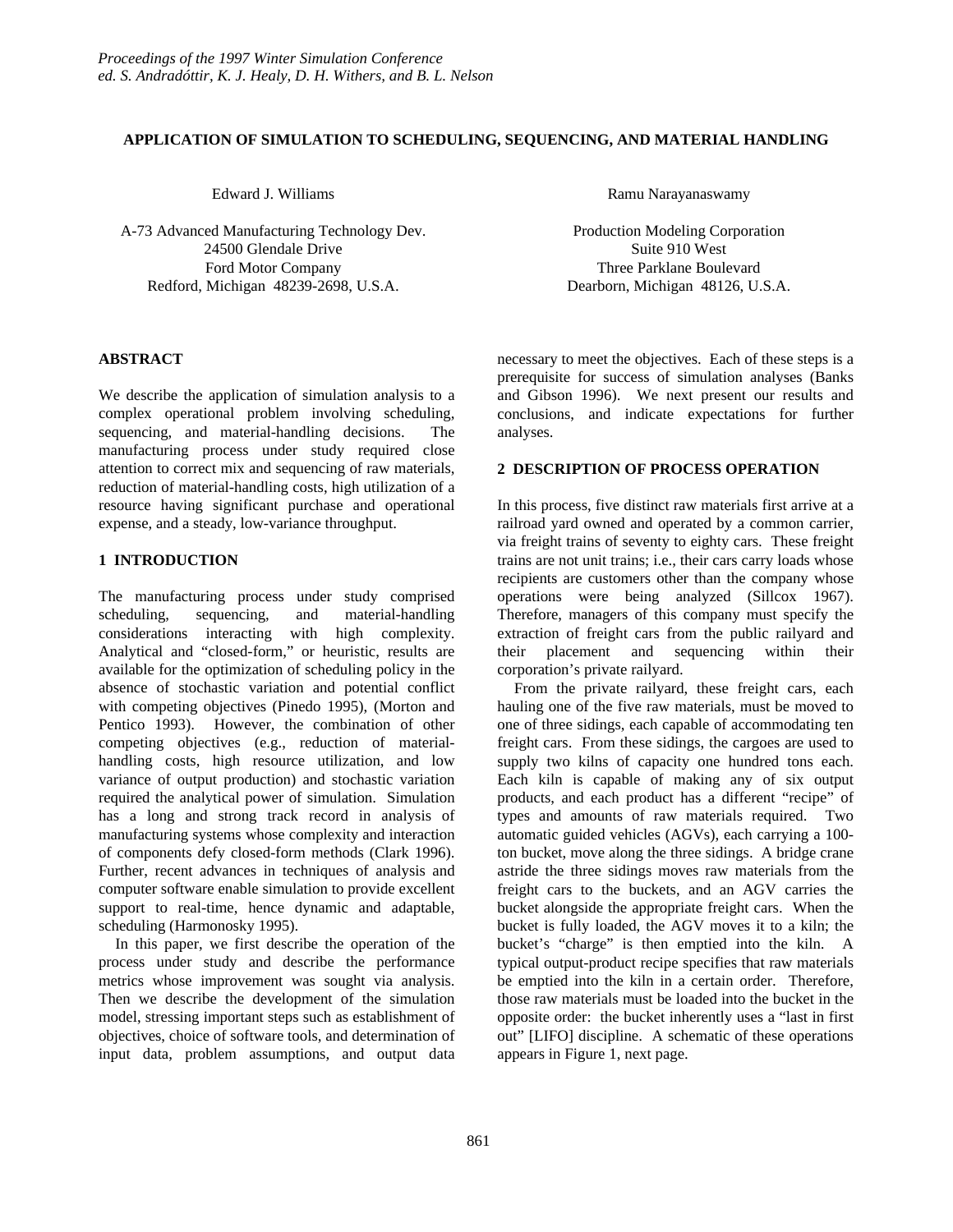

Figure 1: Schematic of Operations

# **3 DEVELOPMENT OF THE SIMULATION MODEL**

Development of the simulation model proceeded through various stages, such as setting of scope and objectives, gathering of data, building, verifying, and validating the model, and analyzing its output. Each of these steps is essential to simulation project success (Robinson and Bhatia 1995).

### **3.1 Setting of Scope and Objectives**

The modeling team and the engineering users agreed to restrict the scope of this model to the sidings, materialhandling equipment (crane and AGVs) and kilns; intuition and experience strongly suggested that the most rapid, cost-effective efficiency gains lay there. Additionally, negotiations with railroad managers concerning freight train compositions and movements would have a firm basis only after all endogenous improvement opportunities were identified and acted upon. This conservative and explicit restriction of study domain at the beginning of a simulation study is a key step toward subsequent project success (Ülgen et al. 1994). For an example of the importance of such restriction in practice, see (Jayaraman and Agarwal 1996).

Concurrently, the project objectives were established. A key decision variable was "which cars (cargoes of the various raw materials) should be placed in which order on which of the three sidings?" That is, how should freight cargoes be sequenced on these sidings? Client production engineers and managers were also eager to assess the adequacy of one bridge crane and two AGVs relative to the performance metrics of high, steady throughput and high utilizations of the kilns. Since the kilns are costly to purchase, maintain, and keep hot, their high utilization is important to economic efficiency of this production system. Client engineers and managers specified desired time intervals at which the kilns were to be emptied ("tapped"). Thereupon, three scenarios of material-handling equipment and policies (the current situation and two proposals for altering the operational specifications of the bridge crane) were evaluated for their ability to support the kilns. Relative to the current system, the second proposal would significantly lower acceleration rates of the crane to reduce operational and maintenance costs; conversely, the third proposal would increase crane acceleration.

#### **3.2 Gathering of Data**

Data was supplied by the client's engineering design team. Key data items used in the development of the simulation model were crane movement times (in all three dimensions), crane pick-up and drop-off times, bucket loading and unloading times, capacity and movement rates of rail cars, demand mix for the five raw materials as driven by demand for the six output products fused in the kilns, and equipment breakdown frequencies and repair times. When explicit data was initially unavailable, industry experience and standards supplied values which allowed model build, verification, and validation to proceed concurrently with ongoing data collection. Exploitation of this concurrency opportunity shortened project time to delivery of useful results to the client (Nordgren 1995).

### **3.3 Building, Verifying, and Validating the Model**

The simulation tool AutoMod™ was chosen for this study in view of its high capability to model material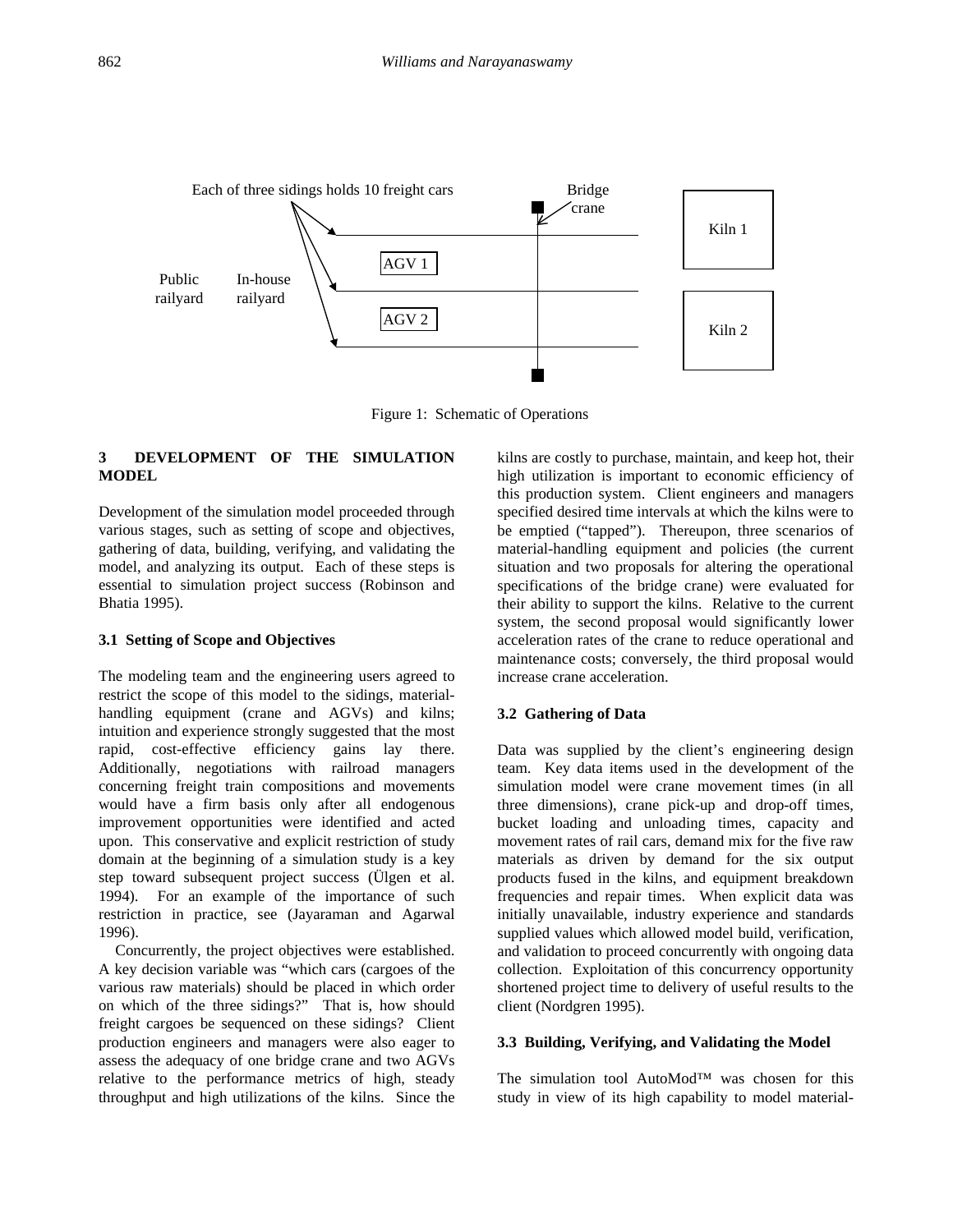handling systems (for example, inclusion of AGV and bridge-crane constructs), availability of an underlying language in which the modeler could define various scheduling and sequencing proposals, ability to import CAD drawings, and three-dimensional animations built concurrently with model definition (Rohrer 1996). Further, AutoMod™ is accompanied by AutoStat™, a post-processor providing significant statistical-analysis capabilities (Rohrer 1994). These statistical capabilities include several anticipated by (Schmeiser 1992) as highly valuable to simulation practitioners.

The production system, which operates seven days a week, was modeled as a steady-state, not a terminating, system. The analysts avoided initial (warm-up period) bias by initializing system conditions to typical values (e.g., relative to freight cars and their contents available on the three sidings) and by running the model for a oneday warm-up time prior to collection of output statistics (Banks, Carson, and Nelson 1996). To reduce variance, common random numbers (CRNs) were used when comparing alternative scenarios (Kelton 1996).

Model verification and validation were achieved by structured walkthroughs of model logic, extensive use of execution traces, comparison of the first scenario to observed current conditions (Turing tests) (Porcaro 1996), and by soliciting the client's comments on the reasonableness of the animation.

# **4 OUTPUT ANALYSES AND RESULTS**

Once steady state was reached, the model for each scenario was run for ninety days of simulated time. Ten replications with respect to each scenario were used (thirty runs in all) to build confidence intervals (typically at  $\alpha = 0.05$ ) describing the predicted performance characteristics of each scenario. Early results showed that either the existing crane (scenario 1) or the more expensive crane proposed in scenario 3 could meet the current interval between kiln tap time, but that the less expensive crane proposed in scenario 2 could not. Therefore, analysis of scenario 1 was expanded to assess its ability to support more frequent tapping of the kilns. Results were highly sensitive to the interval between taps, as shown in the following table:

|  | Table 1: Ability of Scenario 1 to Support Kilns |  |  |
|--|-------------------------------------------------|--|--|
|  |                                                 |  |  |

| Tap Interval Time | <b>Batches</b> | Kiln        |  |
|-------------------|----------------|-------------|--|
|                   |                | Utilization |  |
| 20 minutes        | 38             | 90%         |  |
| 21 minutes        | 37             | 93%         |  |
| 22 minutes        | 36             | 98%         |  |
| 23 minutes        | 36             | 100%        |  |
| 24 minutes        | 35             | 100%        |  |

Hence this simulation study provided valuable guidance in scheduling the taps from the kilns. Crane utilization was inevitably lower than kiln utilization; typically use of cranes for material handling forgoes high utilization in return for ability to carry heavy loads with small "footprint" (Gould 1994). The crane statistics are shown in Table 2.

# Table 2: Crane Statistics

| Tap              | Delivery | Retrieval | Parking | Util-   |
|------------------|----------|-----------|---------|---------|
| Interval         | Percent  | Percent   | Percent | ization |
| Time             |          |           |         | Percent |
| $20 \text{ min}$ | 41.2     | 42.9      | 15.9    | 68.2    |
| $21$ min         | 40.3     | 40.8      | 18.9    | 66.1    |
| $22 \text{ min}$ | 38.3     | 38.1      | 23.6    | 64.8    |
| $23 \text{ min}$ | 37.2     | 36.8      | 26.0    | 61.4    |
| $24 \text{ min}$ | 36.5     | 36.2      | 27.3    | 59.8    |

Overall, the following conclusions were drawn:

- the crane is capable of delivering raw material to the kilns at the current tap interval of 24 minutes
- the crane will remain capable of supplying the kilns if the tap interval is reduced to 23 minutes, but would become incapable of maintaining 100% kiln utilization at 22 minutes and lower
- train cargoes must be brought into the private railyard sidings in an explicitly specified order to support tap intervals shorter than 24 minutes
- train switching must occur when, and only when, all freight cars in a particular siding have been emptied.

# **5 CONCLUSIONS AND DIRECTION OF FUTURE WORK**

Simulation had already become an accepted tool for improvement of manufacturing productivity in this context through documentation of previous successes and availability of training, as advocated by (Williams 1997). Furthermore, simulation is most profitably used not as a "one-shot" technology for addressing questions during process design, but as a continuous improvement tool throughout the lifetime of the manufacturing process (Nelson 1994). The clients and analysis team have identified several promising expansions of this simulation study.

One natural extension of this simulation study is examination of long-term raw-material requirements and assurance of delivery under uncertainty. The simulation may be extended for use in driving material-requirements planning [MRP] using methods described in (Dittrich and Mertens 1995). Such extension invites the expansion of model scope to include services provided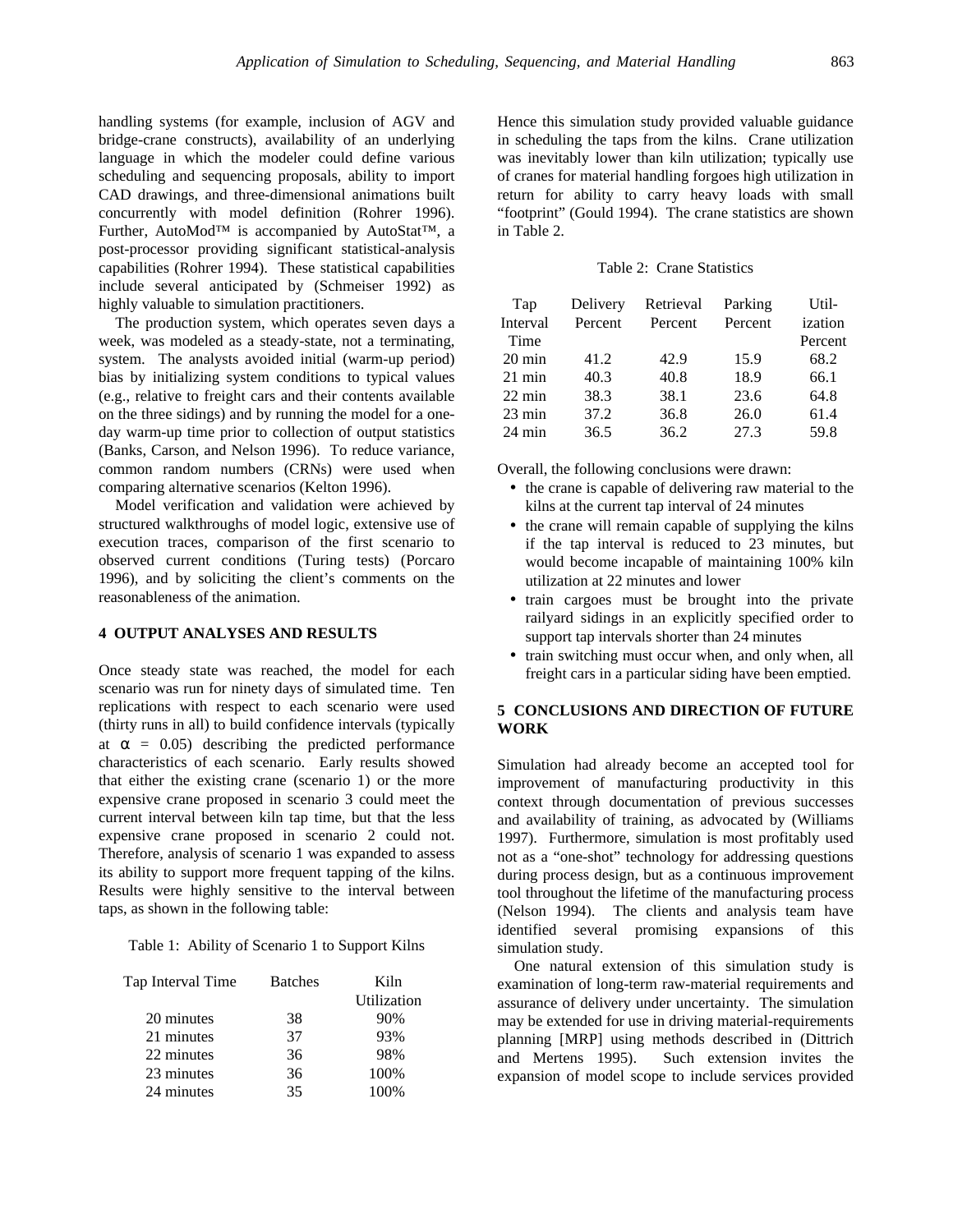by the common-carrier railroad; simulation is highly capable of such rail-capacity planning (Greasley 1996).

Additionally, the simulation will be extended to assess the comparative merits of various scheduling policies when reacting to unexpected equipment downtimes; an example of such simulation usage appears in (Kutanoglu and Sabuncuoglu 1995).

# **ACKNOWLEDGMENT**

Professor Onur M. Ülgen, president, Production Modeling Corporation and professor of Industrial and Manufacturing Systems Engineering, University of Michigan – Dearborn, and John M. Dennis, simulation analyst, Ford Motor Company, both provided valuable suggestions to improve the organization and clarity of this paper.

### **APPENDIX: TRADEMARKS**

AutoMod and AutoStat are trademarks of AutoSimulations, Incorporated.

#### **REFERENCES**

- Banks, Jerry, John S. Carson, II, and Barry L. Nelson. 1996. *Discrete-event system simulation*, 2nd edition. Upper Saddle River, New Jersey: Prentice-Hall, Incorporated.
- Banks, Jerry and Randall R. Gibson. 1996. Getting started in simulation modeling. *Industrial Engineering Solutions* 28(11):34-39.
- Clark, Gordon M. 1996. Introduction to manufacturing applications. In *Proceedings of the 1996 Winter Simulation Conference*, eds. John M. Charnes, Douglas J. Morrice, Daniel T. Brunner, and James J. Swain, 85-92.
- Dittrich, Jörg, and Peter Mertens. 1995. A framework for MRP-Simulation. In *Proceedings of the 7th European Simulation Symposium*, eds. Mario DalCin, Ulrich Herzog, Gunter Bolch, and Ali Riza Kaylan, 591-595.
- Gould, Les. 1994. Free-standing cranes solve load transfer problems. *Modern Materials Handling* 49(10):48-49.
- Greasley, Andrew. 1996. Using simulation for capacity planning in a transportation system. In *Proceedings of the 1996 European Simulation Multiconference*, eds. András Jávor, Axel Lehmann, and Istvan Molnar, 135-137.
- Harmonosky, Catherine M. 1995. Simulation-based real-time scheduling: Review of recent developments. In *Proceedings of the 1995 Winter Simulation Conference*, eds. Christos Alexopoulos, Keebom

Kang, William R. Lilegdon, and David Goldsman, 220-225.

- Jayaraman, Arun, and Arun Agarwal. 1996. Simulating an engine plant. *Manufacturing Engineering* 117(5):60-68.
- Kelton, W. David. 1996. Statistical issues in simulation. In *Proceedings of the 1996 Winter Simulation Conference*, eds. John M. Charnes, Douglas J. Morrice, Daniel T. Brunner, and James J. Swain, 47- 54.
- Kutanoglu, Erhan, and Ihsan Sabuncuoglu. 1995. An investigation of reactive scheduling policies under machine breakdowns. In *Proceedings of the 4th Industrial Engineering Research Conference*, eds. Bruce W. Schmeiser and Reha Uzsoy, 904-913.
- Morton, Thomas E., and David W. Pentico. 1993. *Heuristic scheduling systems: With applications to production systems and project management*. New York, New York: John Wiley & Sons, Incorporated.
- Nelson, M. Kevin. 1994. Improving manufacturing operations through computer simulation: A down-toearth approach. In *Proceedings of the 1994 International Industrial Engineering Conference*, 270-279.
- Nordgren, William B. 1995. Steps for proper simulation project management. In *Proceedings of the 1995 Winter Simulation Conference*, eds. Christos Alexopoulos, Keebom Kang, William R. Lilegdon, and David Goldsman, 68-73.
- Pinedo, Michael. 1995. *Scheduling: Theory, algorithms, and systems*. Englewood Cliffs, New Jersey: Prentice-Hall, Incorporated.
- Porcaro, Dino. 1996. Simulation modeling and design of experiments. *Industrial Engineering Solutions* 28(9):24-30.
- Robinson, Stewart, and Vinod Bhatia. 1995. Secrets of successful simulation projects. In *Proceedings of the 1995 Winter Simulation Conference*, eds. Christos Alexopoulos, Keebom Kang, William R. Lilegdon, and David Goldsman, 61-67.
- Rohrer, Matthew. 1996. AutoMod tutorial. In *Proceedings of the 1996 Winter Simulation Conference*, eds. John M. Charnes, Douglas J. Morrice, Daniel T. Brunner, and James J. Swain, 500- 505.
- Rohrer, Matthew. 1994. AutoStat. In *Proceedings of the 1994 Winter Simulation Conference*, eds. Jeffrey D. Tew, Mani S. Manivannan, Deborah A. Sadowski, and Andrew F. Seila, 493-495.
- Schmeiser, Bruce. 1992. Modern simulation environments: Statistical issues. In *Proceedings of the 1st Industrial Engineering Research Conference*, eds. Georgia-Ann Klutke, Deborah A. Mitta, Bartholemew O. Nnaji, and Lawrence M. Seiford, 139-143.